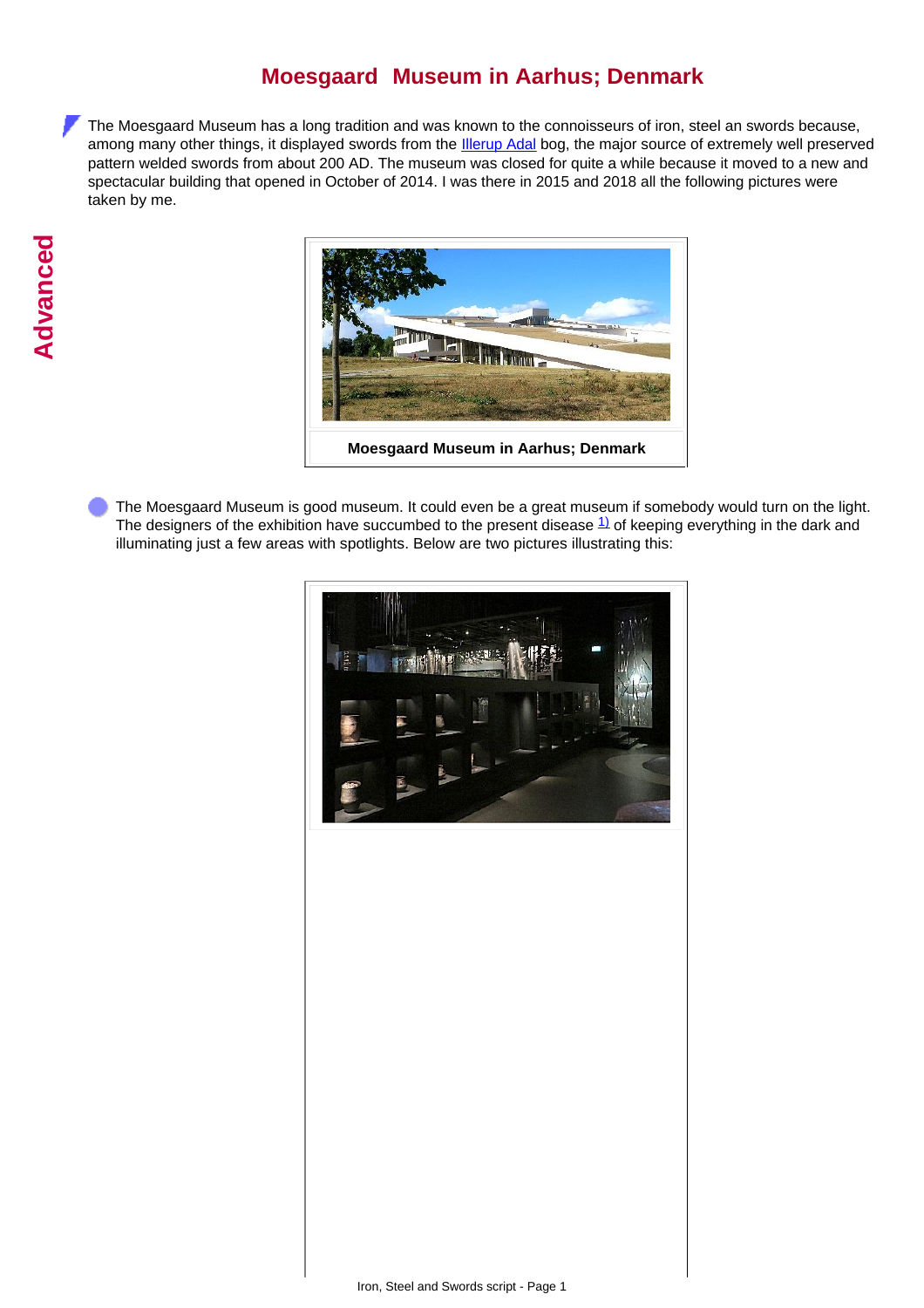

A lot of museums are happy with the simple "switch off the lights" style of museum design but the Danes managed to do even better. They illuminate objects from below. You want to look at some interesting bronze swords? This is what you see:



The way these artifacts are shown is supposed to help you to grasp the concept that the swords were thrown into a lake. The daisies floating in the water probably serve to help you understanding that this was some kind of religiously motivated sacrifice.

Before I get carried away I need to make a statement:

- 1. The designers of the exhibition did not intent to please scientists and others who have a special interest in some of the artifacts. They want to educate normal people, in particular young ones, about some topics of (local) history (like Vikings) in a broad way. They try to do this by making a visit to the museum interesting and entertaining, fun in short. For achieving this goal they use all the tricks of the trade: a bit of mystery, some spookiness, showy stuff, models, hands-on displays and so on, and in particular "multimedia". The Moesgaard people did an excellent job along these lines
- 2. This kind of approach to running a major museum is definitely in order. It seems to work, too the museum was absolutely packed with visitors when I visited it in Feb. 2015 and Aug. 2018.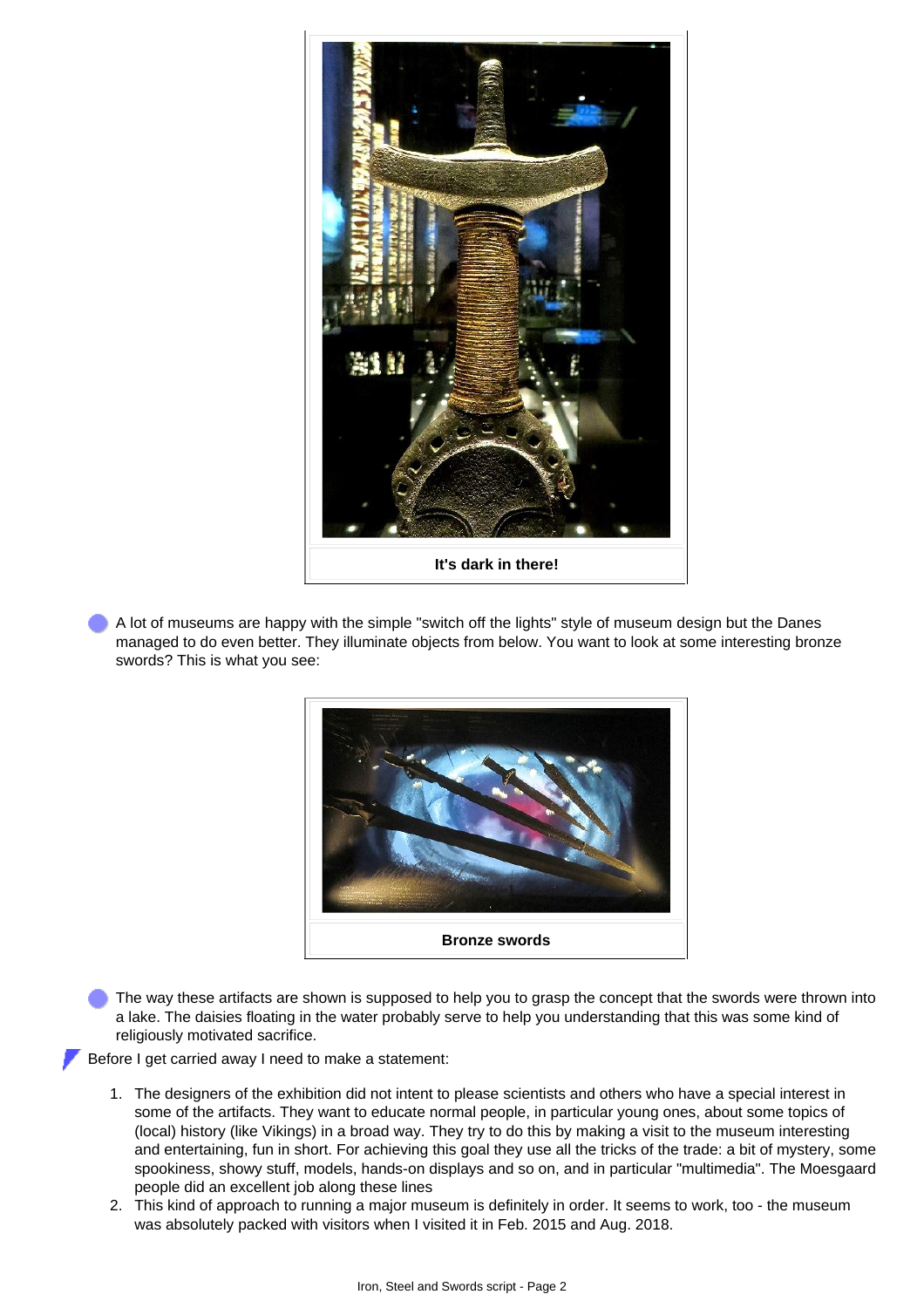

However, you can't have your cake and eat it. What is good for many is not so great for some. The actual artifacts are no longer in the foreground in the Moesgaard concept, they just are a kind of background illustration to some larger tale or multimedia event. It is then a matter of luck if the interesting details of some artifacts are visible. To give a (2015) example: A relatively large area is covered with bones, showing the remains of vanquished warriors as archaeologists found them. A skull is pointed out in the text as special because it show severe damage from a sword stroke. The spot light, however, illuminates a random part of the skull, the damaged area is in the dark.

Here is another example: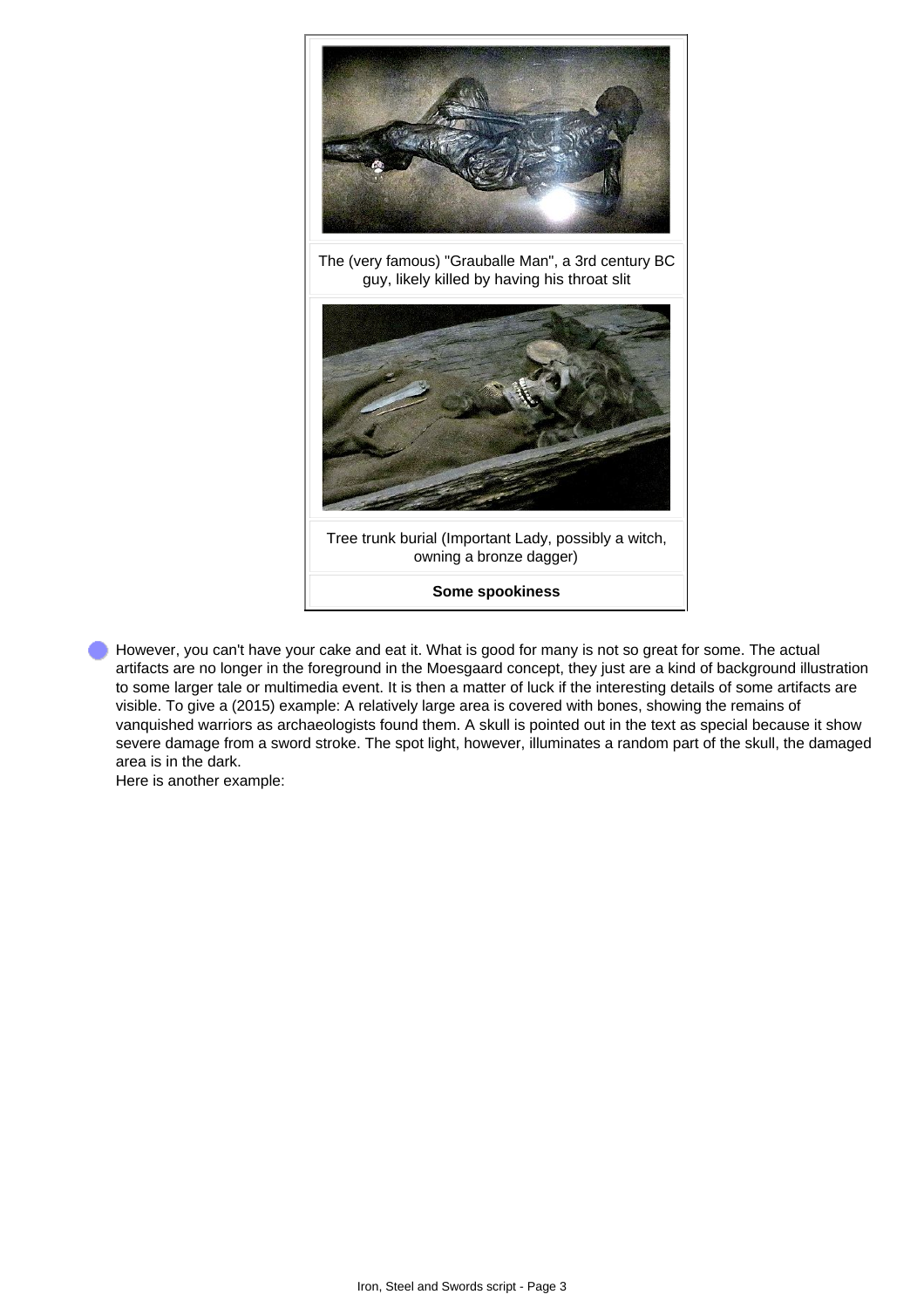

**Badly illuminated sword (hilt) of Roman officer**

The way this major artifact from *Illerup* is illuminated does not allow to see details of the blade, for example. There is also no way of taking a decent picture, of course. But this artifact only serves to illustrate the concept that there was social stratification in ancient times, all the way through society and including the army, that expresses itself in expensive status symbols like a silver-hilt sword. The sword itself is completely uninteresting in this context. There is nothing wrong with this concept, it suits the general needs of the average visitor. It just doesn't suit my very special needs

I had hoped to see and photograph the especially interesting swords from Illerup Adal: the ones with [palmette](http://www.tf.uni-kiel.de/matwis/amat/iss_dec_15_2021/kap_b/illustr/ib_3_4.html#palmette pattern) or [chevron](http://www.tf.uni-kiel.de/matwis/amat/iss_dec_15_2021/kap_b/illustr/ib_3_4.html#chevron pattern) patterns. That should not come to pass. The swords shown in the link might be in the exhibition but not displayed in a way that the pattern would be recognizable. That is certainly the case for a lot of the swords. They are kept in the dark and patterns are not easily recognized. I actually did find one palmette and one chevron sword but these patterns were barely visible in-situ and only recognizable in the optimized photographs shown in the links given above.

## *What follows is from 2015. Meanwhile the exhibition has been changed and there are far fewer Illeup artifact, in particular swords on display.*

I don't want to give a warped impression. Even so a lot of sword related artifacts are in the dark, there is still plenty to see. Three examples: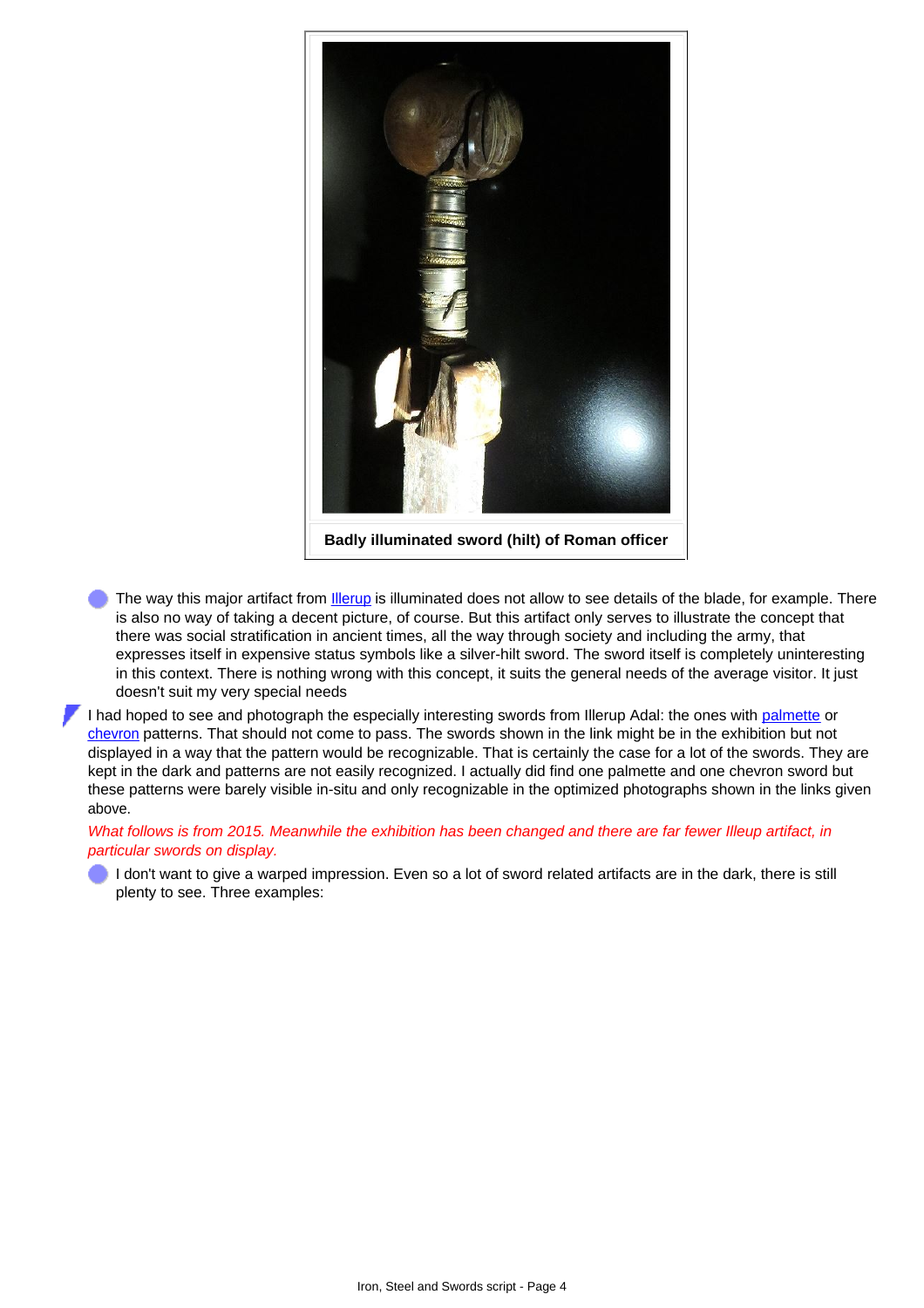

Ther is an exhibit dedicated to "pattern welding" (*no longer, though*). It goes almost without saying that no details are given and that the reason given for pattern welding is the time honored if completely wrong: "hard / brittle + soft / elastic = hard / elastic tale.

A modern "copy" is also displayed but does not appear very impressive due to the unfortunate illumination.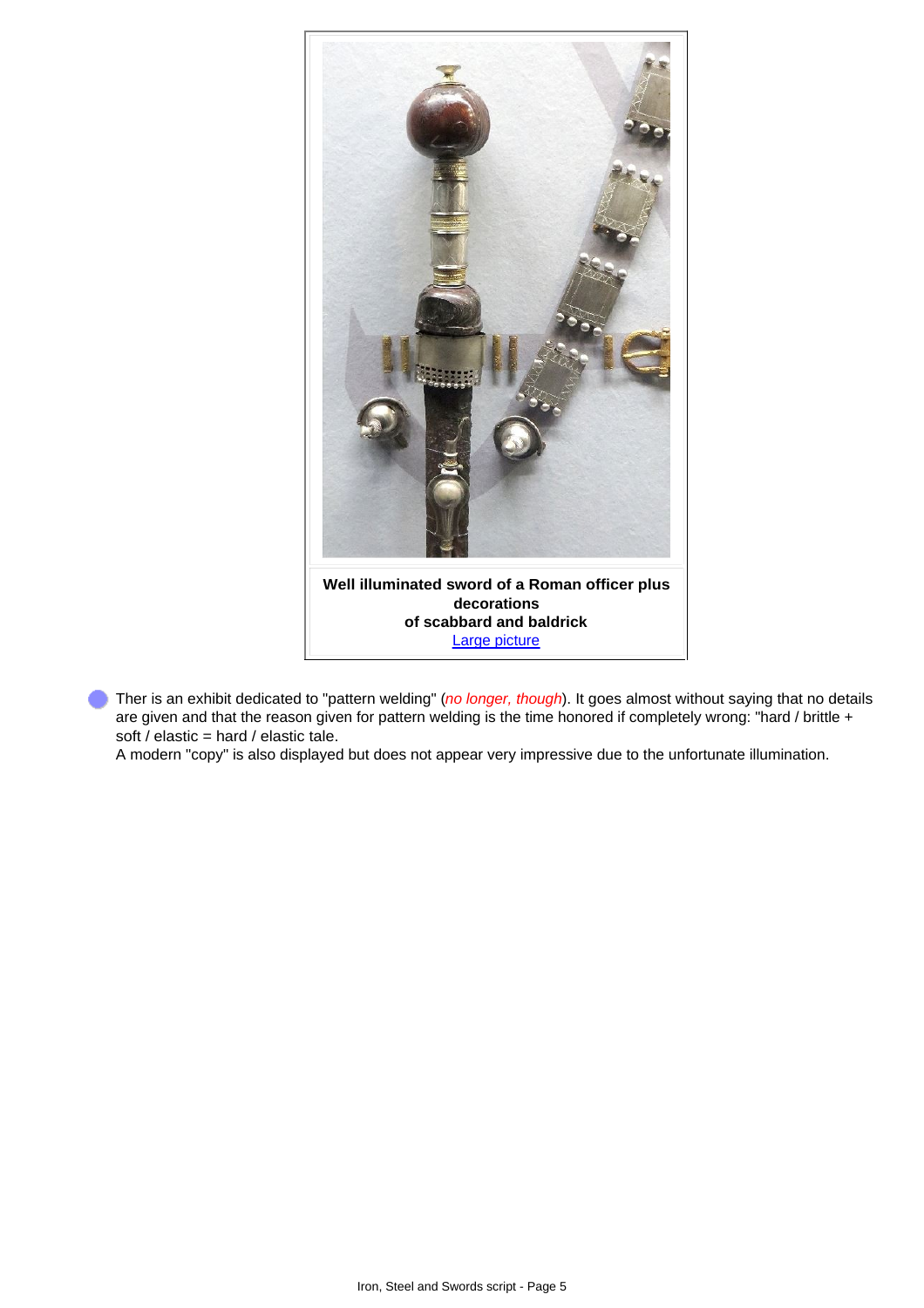

Then there is an overwhelming richness of Illerup artifacts. They are displayed in many ways including the "keep 'em in the dark" variety. The picture below only shows a small part of the things on display; in this case with almost decent illumination.